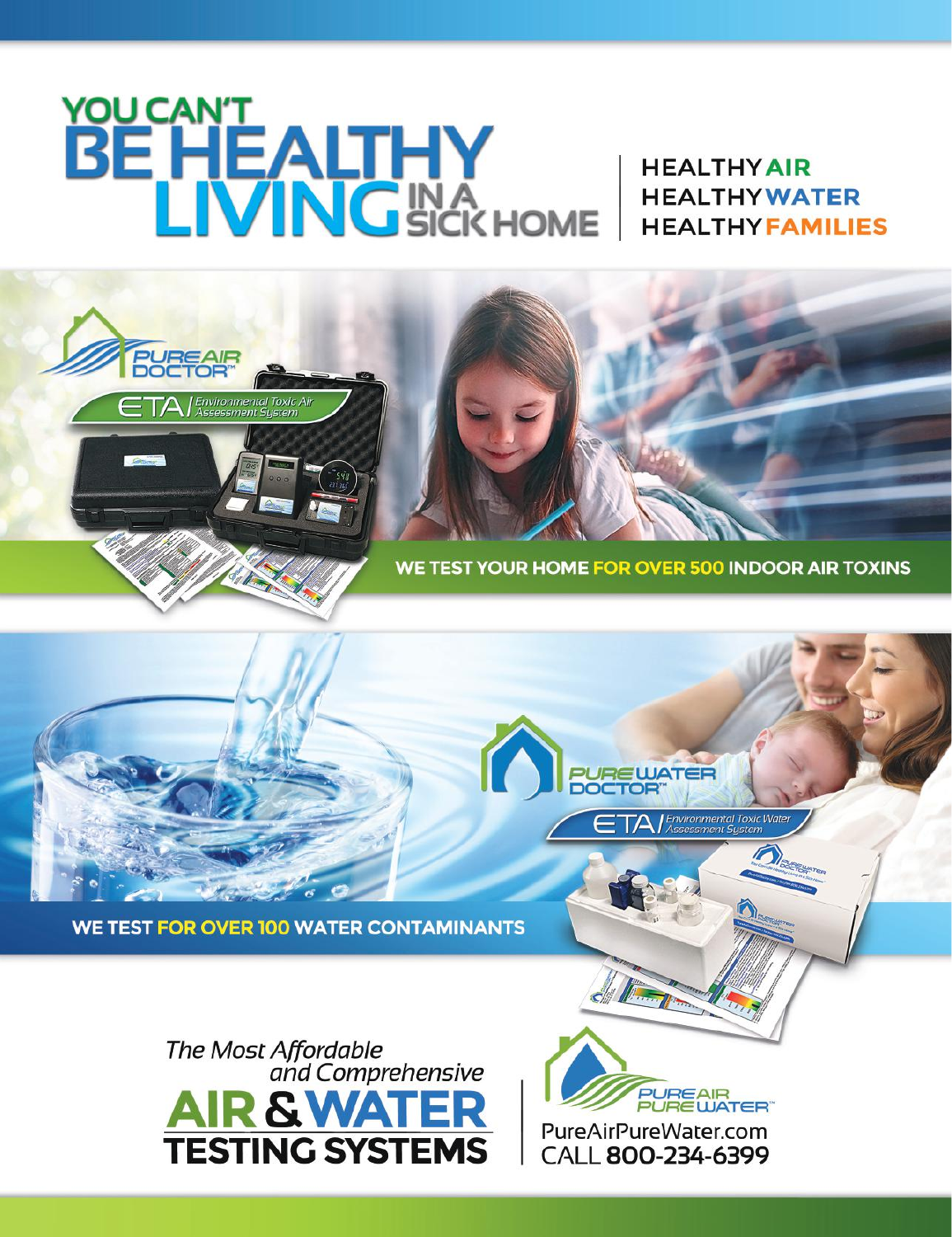## **DO YOU SUFFER FROM ANY OF THESE SYMPTOMS**

Sleep Problems Low Energy Reoccurring Illnesses Eyes, Nose & Throat Irritation Cold or Flu-Like Symptoms

Respiratory & Sinus Issues Infections Asthma Skin Rashes Digestive Problems

**Headaches** Brain Fog Inflammation **Anxiety Depression** 

*Addressing symptoms doesn't work.* **IDENTIFYING THE PROBLEM IS KEY.**

## **JUST BECAUSE YOU CAN'T SEE TOXINS, DOESN'T MEAN THEY AREN'T THERE.**

- *You can't* see hidden mold within your walls.
- *You can't* see chemicals in your water.
- *You can't* see ultra-fine particles in the air.

### YOUR DOCTOR

*Wouldn't Expect to Get an Accurate Diagnosis of Your Health from Only one Test... the Same is True in Getting an Accurate Diagnosis of The Health of Your Home, Air and Water.*

*Endorsed by Doctors and Health Care Practitioners as the Most Affordable, Comprehensive Testing Systems, identifying potential environmental toxins contributing to unresolved health issues.*

# THE MOS

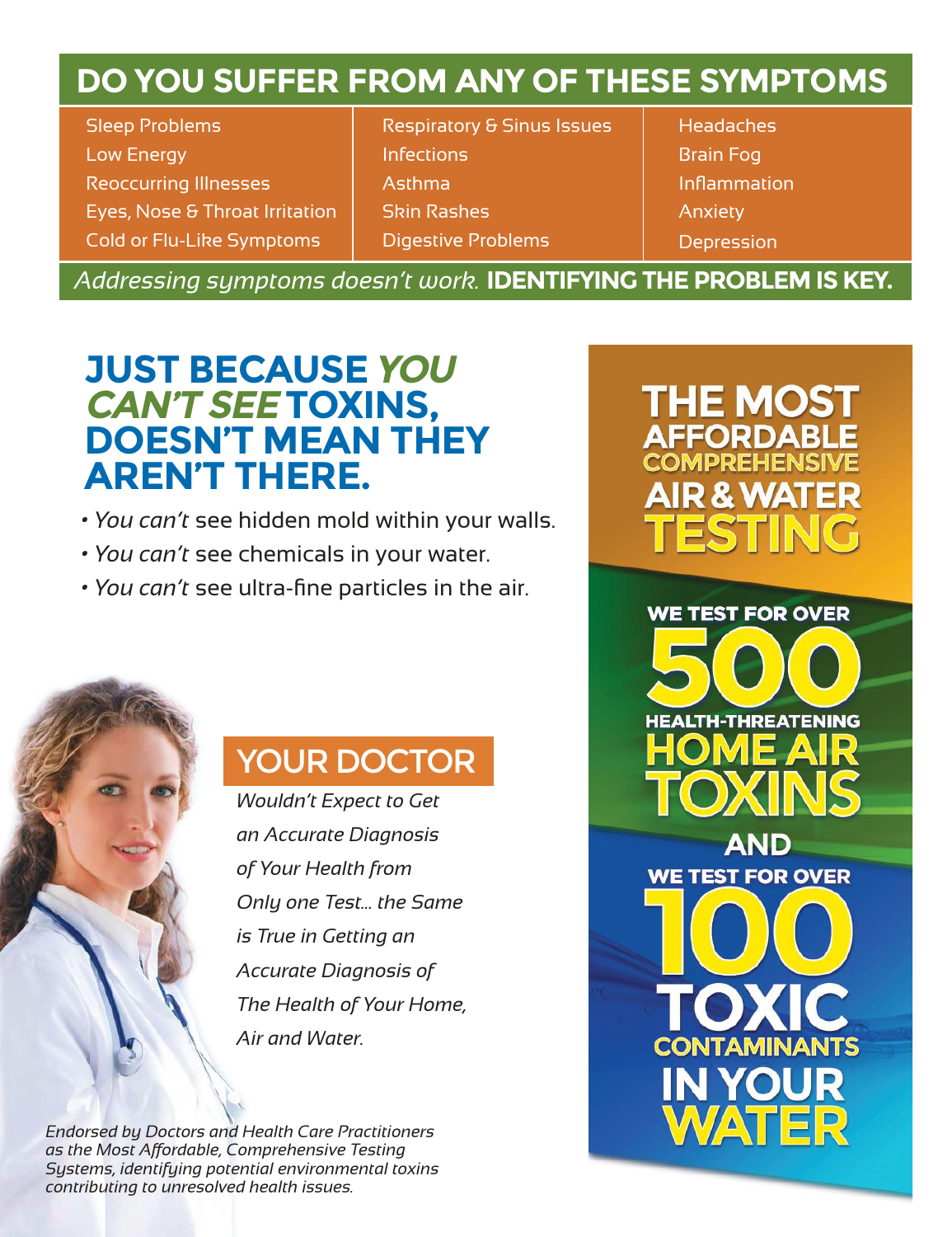## **YOU CAN'T SOLVE A PROBLEM, UNTIL YOU KNOW WHAT THE PROBLEM IS.**

#### Our **ETA Testing System™**

Evaluates Your Exposure to Toxins, Identifies the Source, & Provides Solutions. Our Team is with You Every Step of the Way.

#### **• The ETA/Air System™ Samples Your Entire Home.**

- Professional analysis by Independent 3rd Party EPA and State Certified Laboratories
- Detects Active Growing Mold…*even hidden in your walls*
- Using the HERTSMI-2 test, we detect & identify the Top 5 Mold species as recommended by the Dr. Shoemaker Mold testing protocol
- Complete Identification of all chemicals found and the sources creating them
- Radon Exposure The #1 Cause of Lung Cancer in non-smokers
- Confirms the Effectiveness of recent or past Remediation Projects
- Analyzes chemical exposure from building and construction materials
- Identifies what chemicals are coming from paint, new carpeting, furniture and cleaning products
- Identifies Air Quality Performance of your furnace and air conditioning system
- Tests the effectiveness of current filtration or purification systems
- Identifies toxins especially harmful to babies, elderly, or those with compromised immune systems





**• The ETA/Water System™ Identifies Toxins in Your Drinking, Cooking, Bathing and Showering Water.**

#### *Tests for:*

- Bacteria
- Lead
- Chemicals
- Metals
- Radioactivity
- Pesticides
- Herbicides and More...
- Determines the Potential of Oxidative Cell Damage to Your Body
- Identifies what Water Filtration System would be most effective for your problems
- Bacteria (presence/absence for Total Coliform and E. Coli)
- 22 heavy metals and minerals including Fluoride, Lead and Arsenic
- 47 volatile organic chemicals
- 5 physical chemistry compounds
- 4 Chlorine Disinfection Chemical By-products including Trihalomethanes
- 7 inorganic chemicals
- 20 pesticides, herbicides
- PCBs